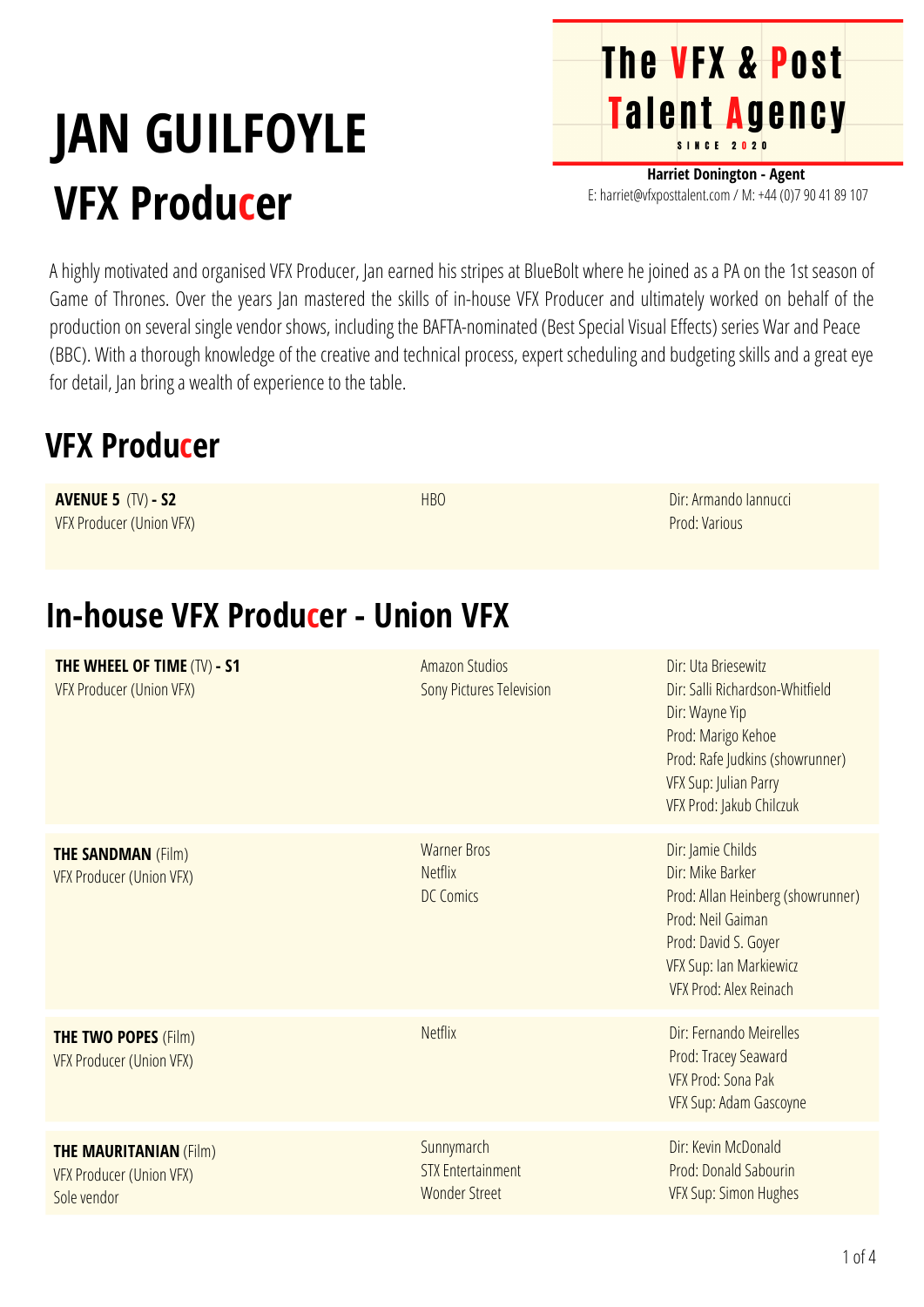| <b>FOR ALL MANKIND (TV) - S1 Ep.10 &amp; S2 Ep.10</b><br><b>VFX Producer (Union VFX)</b> | Apple TV+<br><b>Sony Pictures Television</b> | Dir: Various<br>Prod: Ronald D. Moore (showrunner)<br>VFX Sup: Jay Redd<br><b>VFX Prod: Barbara Genicoff</b>                              |
|------------------------------------------------------------------------------------------|----------------------------------------------|-------------------------------------------------------------------------------------------------------------------------------------------|
| <b>BLACK NARCISSUS (TV) - S1 Ep. 1-3</b><br>VFX Producer (Union VFX)                     | <b>DNA Films</b><br><b>FX Network</b>        | Dir: Charlotte Bruus Christensen<br>Prod: Cahal Bannon<br>VFX Prod: Samantha Townend                                                      |
| <b>OUTLANDER (TV) - S4 &amp; S5</b><br><b>VFX Producer (Union VFX)</b>                   | Apple TV+<br><b>Sony Pictures Television</b> | Dir: Various<br>Prod: Ronald D. Moore (showrunner)<br>VFX Sup: Richard Briscoe (S4)<br>VFX Sup: Jon Neill (S5)<br>VFX Prod: Michelle Rose |
| <b>HAPPY!</b> (TV) - S2 Ep.4,7,9,10<br>VFX Producer (Union VFX)                          | <b>Littleton Road Productions</b><br>Syfy    | Dir: Various<br>Prod: Various<br>VFX Sup: Luke DiTommaso<br>VFX Prod: Andrew J. Bly                                                       |
| <b>COLD PURSUIT (Film)</b><br><b>VFX Producer (Union VFX)</b>                            | Summit Entertainment<br>Lionsgate            | Dir: Hans Petter Moland<br>Prod: Finn Gjerdrum<br>Prod: Stein B. Kvae                                                                     |
| <b>KING OF THIEVES (Film)</b><br>VFX Producer (Union VFX)                                | Summit Entertainment<br>Lionsgate            | Dir: James Marsh<br>Prod: Tim Bevan<br>Prod: Eric Fellner                                                                                 |

## **In-house VFX Producer - BlueBolt**

| THE LAST KINGDOM (TV) - S2 & S3<br><b>VFX Producer (Bluebolt)</b><br>Sole vendor     | Carnival<br><b>Netflix</b>               | Dir: Jon East<br>Dir: Edward Bazalgette<br>Prod. Gareth Neame<br>Prod: Nigel Marchant<br>VFX Sup. Stuart Bullen                               |
|--------------------------------------------------------------------------------------|------------------------------------------|-----------------------------------------------------------------------------------------------------------------------------------------------|
| <b>JAMESTOWN (TV) - S1 &amp; S2</b><br><b>VFX Producer (Bluebolt)</b><br>Sole vendor | Carnival Film & Television               | Dir: Paul Wilmshurst<br>Dir: Bill Gallagher<br>Prod. Sue de Beauvoir<br>Prod: Gareth Neame<br>Prod: Nigel Marchant<br>VFX Sup. Richard Frazer |
| <b>THE CURRENT WAR: DIRECTOR'S CUT (Film)</b><br>VFX Producer (Bluebolt)             | <b>Bazelevs Production</b><br><b>TWC</b> | Dir: Alfonso Gomez-Rejon<br>Prod: Timur Bekmambetov<br>Prod: Basil Iwanyk<br>VFX Sup: Justin Ball<br>VFX Prod: Lisa Kelly                     |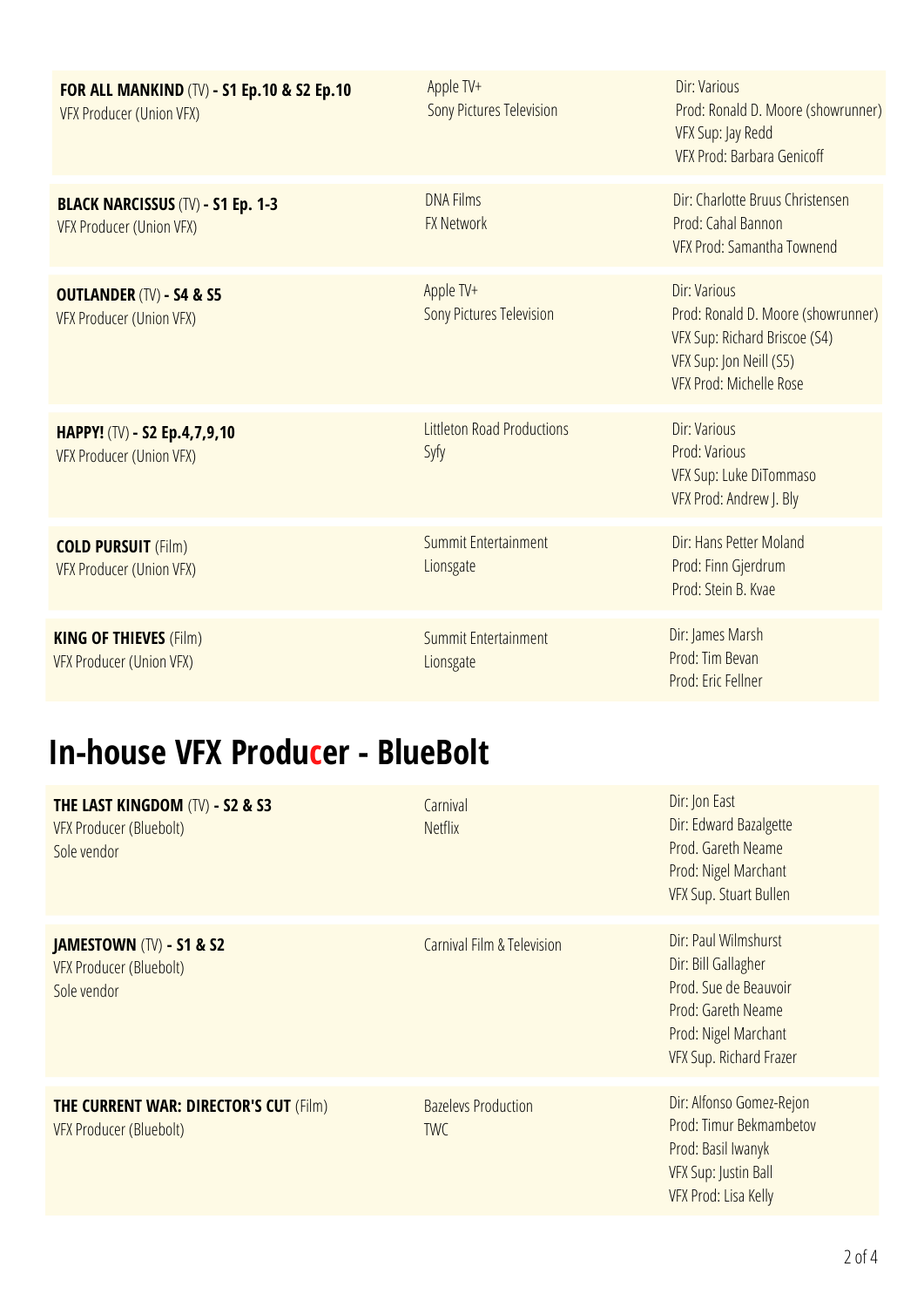| <b>TULIP FEVER (Film)</b><br><b>VFX Producer (Bluebolt)</b>                                                                                 | <b>Worldview Entertainment</b><br><b>Paramount Pictures</b> | Dir: Justin Chadwick<br>Prod: Alison Owen<br>Prod: Harvey Weinstein<br>VFX Sup: Angela Barson                                 |
|---------------------------------------------------------------------------------------------------------------------------------------------|-------------------------------------------------------------|-------------------------------------------------------------------------------------------------------------------------------|
| <b>ME BEFORE YOU (Film)</b><br><b>VFX Producer (Bluebolt)</b>                                                                               | Metro-Goldwyn-Mayer<br>Warner Bros.                         | Dir: Thea Sharrock<br>Prod: Alison Owen<br>Prod: Karen Rosenfelt                                                              |
| <b>PEAKY BLINDERS (TV) - S2 &amp; S3</b><br><b>VFX Producer (Bluebolt)</b><br>Sole vendor                                                   | Carnival<br><b>Netflix</b>                                  | Dir: Jon East<br>Dir: Edward Bazalgette<br>Prod. Gareth Neame<br>Prod: Nigel Marchant<br><b>VFX Sup. Stuart Bullen</b>        |
| <b>WAR &amp; PEACE (TV) - S1</b><br><b>VFX Producer (Bluebolt)</b><br>Sole vendor<br><b>BAFTA-nominated for Best Special Visual Effects</b> | <b>BBC</b>                                                  | Dir: Tom Harper<br>Prod: Julia Stannard<br><b>VFX Sup: Henry Badgett</b>                                                      |
| <b>MACHBETH (Film)</b><br><b>VFX Producer (Bluebolt)</b>                                                                                    | See-Saw Films<br><b>Studio Canal</b>                        | Dir: Justin Kurzel<br>Prod: Ian Canning<br>Prod: Laura Hastings-Smith<br><b>VFX Sup: Rupert Davies</b>                        |
| <b>SPECTRE</b> (Film)<br><b>VFX Producer (Bluebolt)</b>                                                                                     | <b>Eon Productions</b><br><b>B24</b>                        | Dir: Sam Mendes<br>Prod: Barbara Broccoli<br>Prod: Michael G. Wilson<br><b>VFX Sup: Steve Begg</b><br>VFX Prod: Leslie Lerman |
| <b>HOT PURSUIT (Film)</b><br><b>VFX Producer (Bluebolt)</b>                                                                                 | Metro-Goldwyn-Mayer                                         | Dir: Anne Fletcher<br>Prod: Dana Fox<br>Prod: Bruna Papandrea<br>VFX Sup: Raymond Gieringer                                   |
| <b>THE WOMAN IN BLACK 2: ANGEL OF DEATH (Film)</b><br><b>VFX Line Producer (Bluebolt)</b>                                                   | <b>Alliance Films</b>                                       | Dir: Tom Harper<br>Prod: Tobin Armbrust<br>Prod: Ben Holden<br>VFX Sup: Angela Barson                                         |

# **Digital Compositor - BlueBolt**

| <b>MANDELA: LONG WALK TO FREEDOM (Film)</b><br>Digital Compositor (Bluebolt) | <b>Videovision Entertainment</b> | Dir: Justin Chadwick<br>Prod: Anant Singh<br>Prod: David M. Thompson |
|------------------------------------------------------------------------------|----------------------------------|----------------------------------------------------------------------|
| <b>SKYFALL (Film)</b><br>Compositor (Bluebolt)                               | Metro-Goldwyn-Mayer              | Dir: Sam Mendes<br>Prod: Barbara Broccoli<br>Prod: Michael G. Wilson |